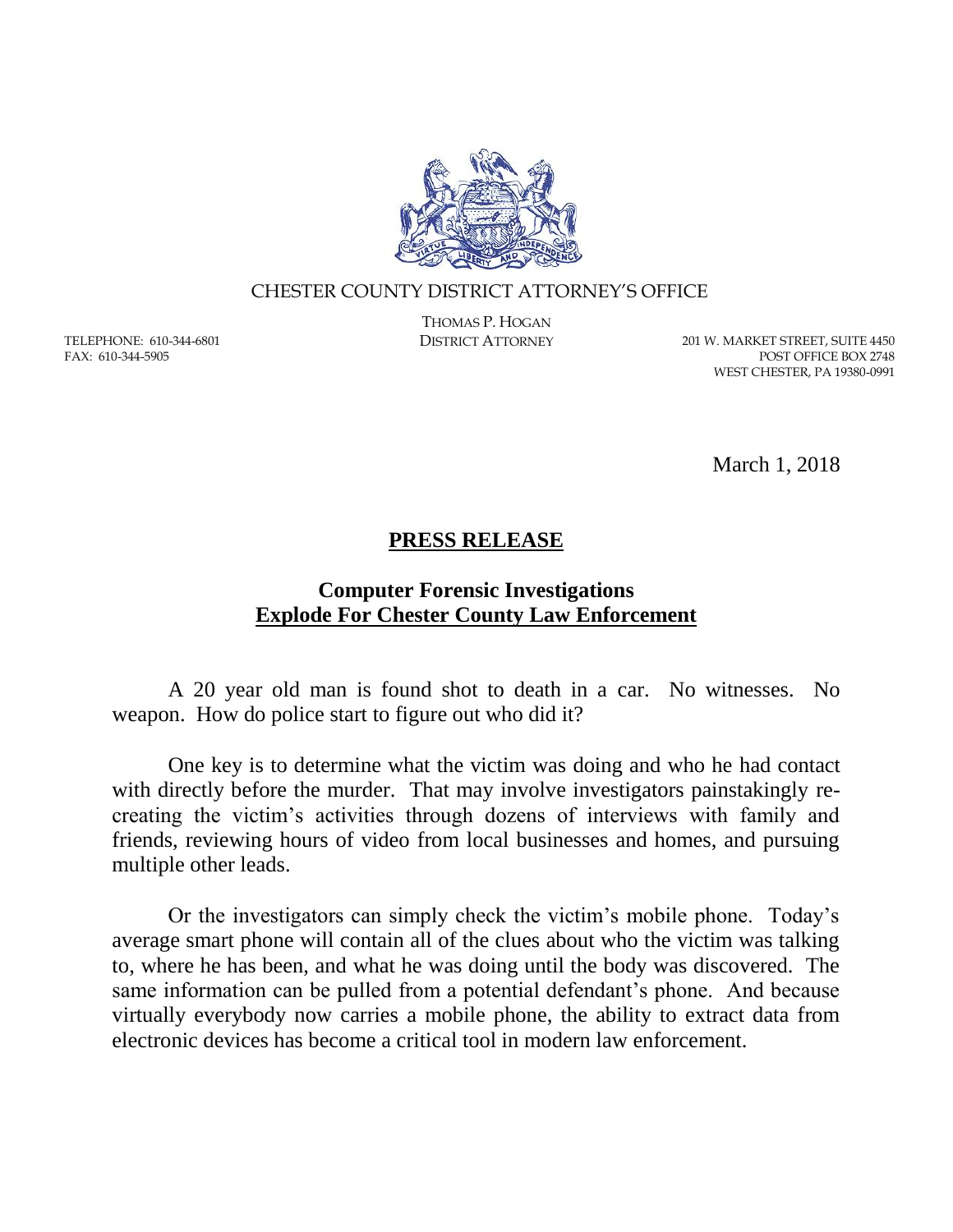Addressing this tremendous change in technology, the Chester County District Attorney's Office maintains a Computer Forensics Unit (the "CFU") to deal with digital evidence. The CFU was created in 2003. The CFU processes electronic devices for all 46 police agencies in Chester County, and handles all electronic evidence for the District Attorney's Office. From 19 jobs handled in 2003 through 331 jobs in 2017, the CFU has dealt with an ever-expanding case load.

Chester County District Attorney Hogan stated, "Computer forensics is a growing and vital field for law enforcement. Whether we are investigating drug dealing, child pornography, white collar fraud, or violent crimes, the ability to retrieve and interpret electronic data is crucial. We are lucky to have such resources available in Chester County."

The CFU is housed in a special computer forensics lab in the Chester County Justice Center. Such a lab requires sophisticated computer hardware and software, electronic storage capacity, and a climate-controlled environment. The Chester County Commissioners authorized the construction of the new lab in 2014.

Chester County Commissioner Terence Farrell stated, "Modern law enforcement needs the ability to deal with electronic evidence. In order to protect our citizens, Chester County is proud to have an outstanding computer forensics lab and investigators."

The explosive growth in the field of computer forensics can be seen in the total number of jobs and devices handled by the CFU every year. A job is considered a single case, which may include multiple devices to be examined. For instance, one child pornography investigation will be shown as one "job," but may involve the examination of three computers and four phones, meaning one job with seven devices. The following charts show the tremendous increase in work done by the CFU in criminal cases: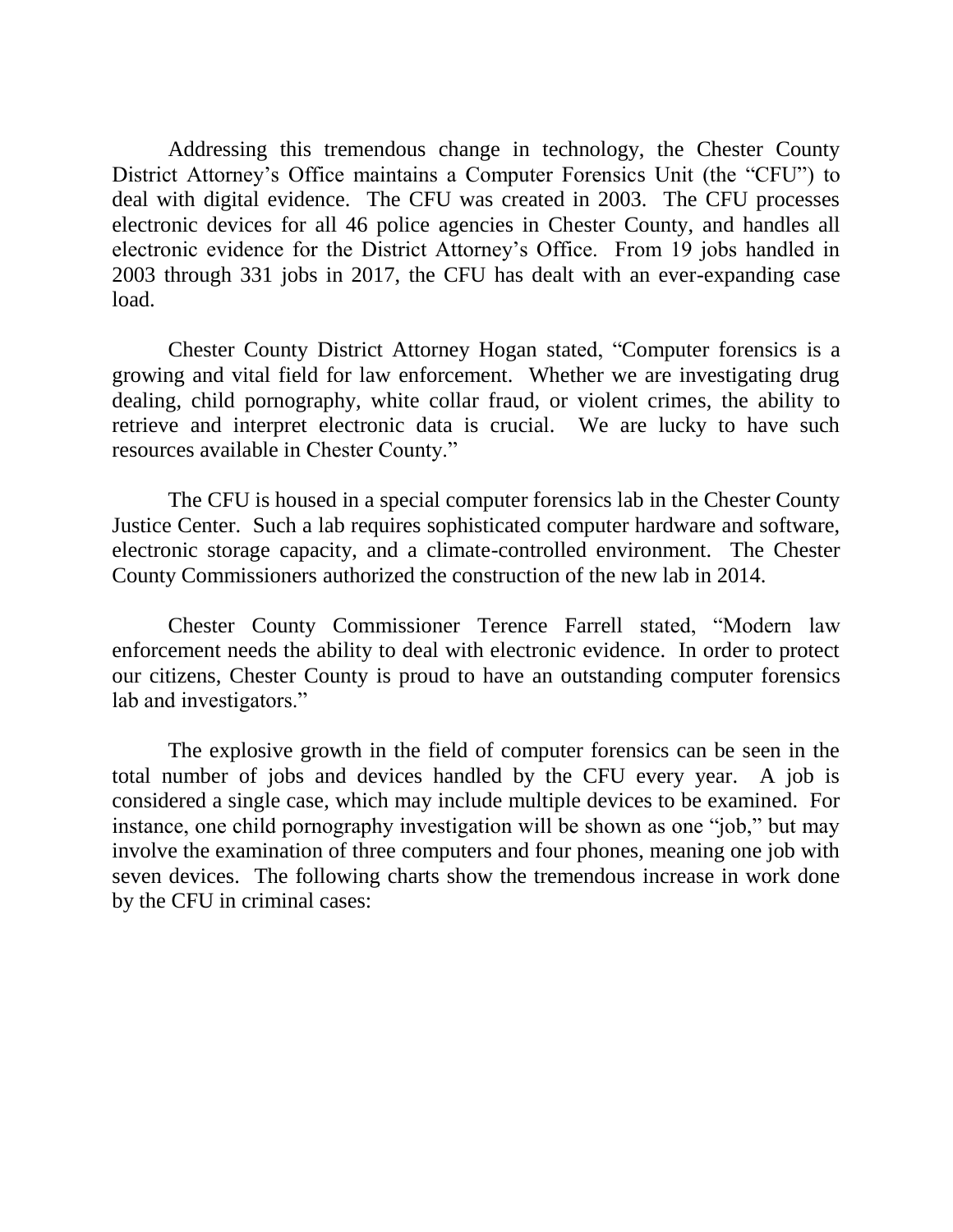## Chart 1



# Chart 2

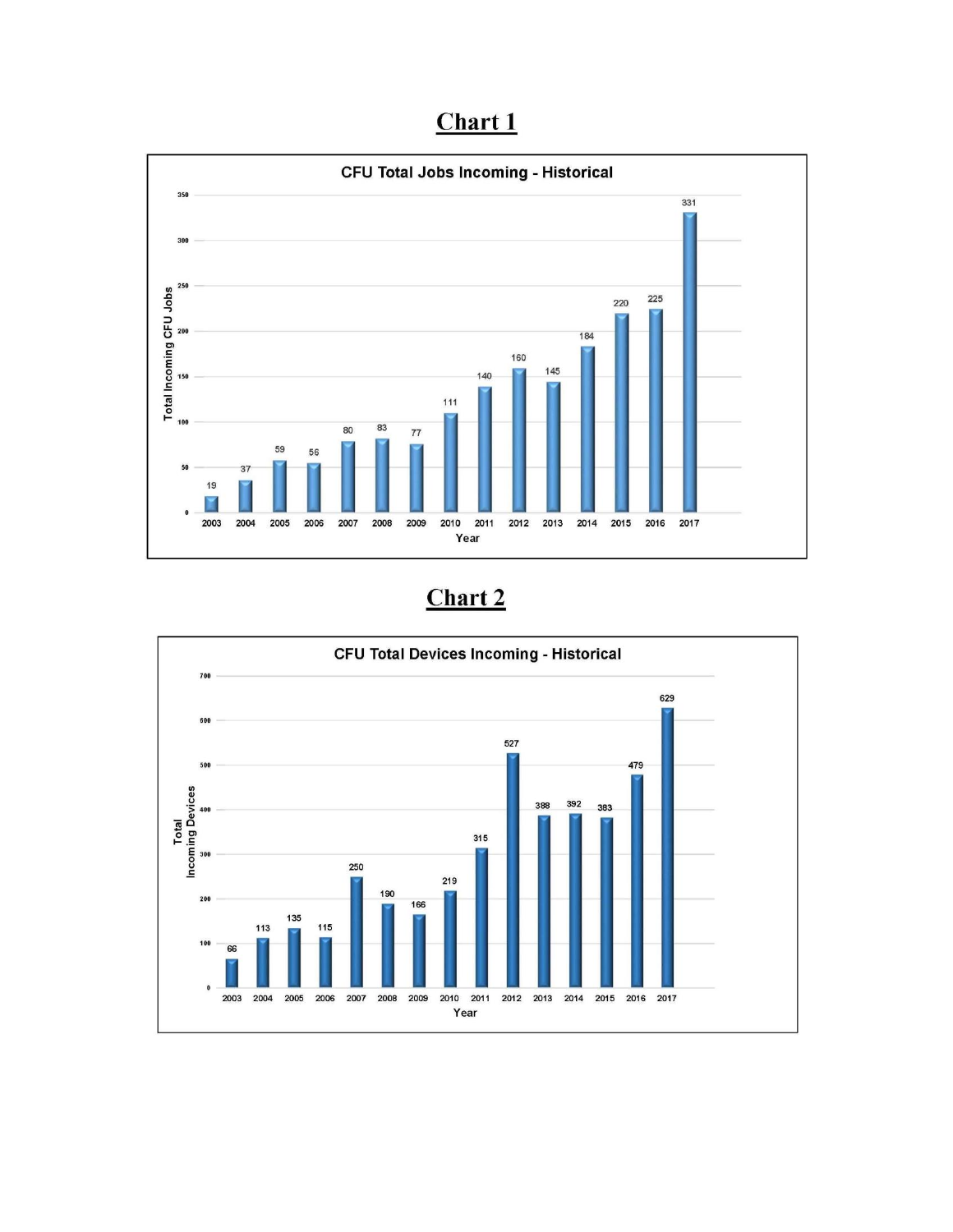Chester County Detective Roy Calarese, the lead investigator for the CFU, added, "The technology in computer forensics is constantly evolving. A smart phone today has more functions and storage capabilities than a full-size desktop computer in 2003. We like the challenge of staying on top of the technology and using that technology to catch the bad guys."

The Chester County District Attorney's Office also partners with the FBI's Regional Computer Forensics Laboratory (the "RCFL"). The RCFL is an FBI facility that merges the personnel and equipment of the FBI with local law enforcement. The District Attorney's Office has an investigator assigned to the RCFL, as do the other suburban District Attorney's Offices.

FBI Supervisory Special Agent John "Jack" Martinelli, the director of the RCFL, stated, "The FBI is committed to working with our law enforcement partners. Computer forensics is at the cutting edge of global law enforcement. Combining the FBI's assets with our local partners makes all of us better at fighting crime."

One of the major issues for both the Chester County CFU and the FBI RCFL is what is called the "Going Dark" problem. "Going Dark" refers to technology companies intentionally creating security or encryption for electronic devices that cannot be pierced even with court-approved search warrants. This means that criminals can use certain devices or programs without any danger of the police being able to discover the communications.

For instance, a drug dealer might use Snapchat to send and receive orders for heroin. Even if law enforcement manages to arrest the defendant and seize his phone, all of the Snapchat data has either been destroyed or is encrypted, effectively hiding the drug dealer's illegal conduct forever. And that assumes that law enforcement is even able to get beyond the initial locked security settings on the phone.

District Attorney Hogan stated, "Somebody once joked that the three main user groups for encrypted messenger services are: (1) teenagers who are hiding conversations from their parents; (2) drug dealers; and (3) terrorists. Law enforcement does not care about the secret teenage conversations, but the clandestine communications of the drug dealers and terrorists must be subject to lawful discovery, or we cannot protect the public."